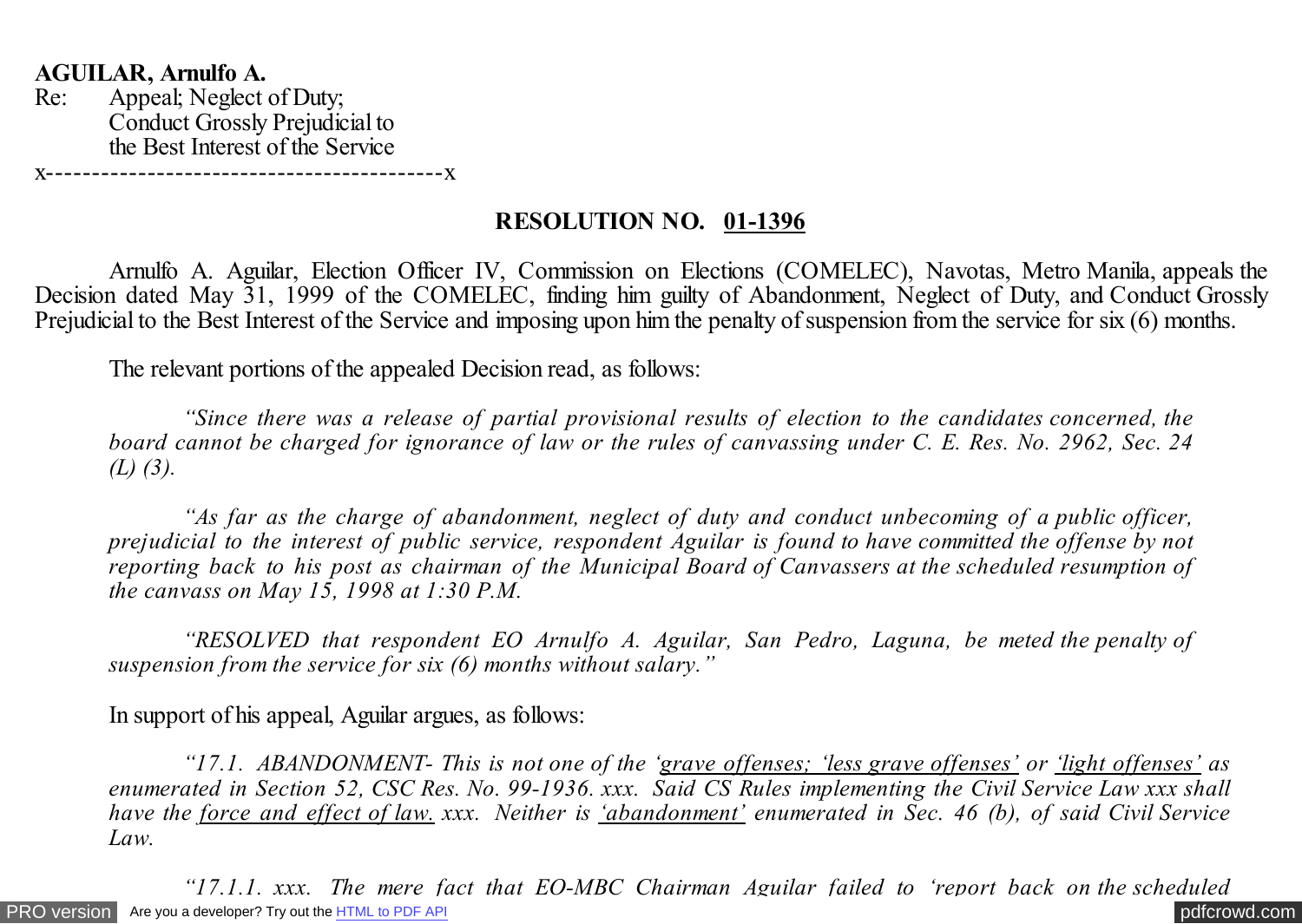*"17.1.1. xxx. The mere fact that EO-MBC Chairman Aguilar failed to 'report back on the scheduled resumption of canvass' could never be considered as 'abandonment of office'. There was no 'INTENTION' whatsoever to 'relinquish' the office by Aguilar. This first charge has therefore NO FACTUAL AND LEGAL BASIS to constitute any form of offensive and must be set aside.*

## *xxx*

*"17.2.1. xxx. How could EO-MBC Chairman Aguilar be accused and found having made any 'RASH' or 'RECKLESS' or 'WANTON DISREGARD' of not returning to his post, as scheduled when he was 'ill', 'exhausted', 'hungry', 'sleepless', 'threatened', 'harassed', 'allowed to be relieved by his superior', 'denied Marine escort to return to his post'. His absence did not affect the continuity of the service of the MBC with two other members constituting a quorum' and 'validly proclaimed the winners', beneficial to all concerned despite his 'absence'. There is not one proof of 'malice' or 'lack of foresight' on the part of EO-MBC Chairman Aguilar, who even left instructions to his Vice-Chairman to proceed with their canvassing as scheduled in the afternoon of May 15, 1998, after MBC adjourned early in the morning of that same day. xxx. In no instance had Aguilar shown any or (sic) signs, form of 'carelessness' in the discharge of his dual duties despite all the hardships, harassment and threats attendant thereto.*

*"18. Conduct unbecoming a public officer. - xxx. Like the charge of 'abandonment', this 3rd charge must be dismissed for 'cause not provided by law'. xxx But even assuming that said charge may be a ground for disciplinary action, the mere fact that EO-MBC Chairman Aguilar failed, for causes beyond his control, to 'report back' to his assigned duty, with all the intimidating attendant factors of harassments, threats, personal fatigue, illness and exhaustion, be ever considered that such 'failure' constitute acts allegedly 'unbecoming of a public officer'. xxx. The trouble lies on the fact that Comelec never considered, much less hinted 'clearly and distinctly' those 'facts and circumstances', and other applicable 'laws' in all its Minute Resolutions finding Aguilar allegedly 'guilty' of 'offenses' or 'causes' not even 'provided by law'. xxx. Worse, Aguilar was not even given a chance to submit any evidence in his defense in a 'formal investigation', except the pleadings and reports which are not 'evidence' as defined by Sec. 1, Rule 128, Rules of Court.*

[PRO version](http://pdfcrowd.com/customize/) Are you a developer? Try out th[e HTML to PDF API](http://pdfcrowd.com/html-to-pdf-api/?ref=pdf) compared to the comparison of the HTML to PDF API *"19. Conduct prejudicial to the interest of the public service.- xxx. To repeat, the mere 'absence' of EO-MBC Chairman Aguilar in the continuation of the proceedings of the MBC of San Pedro, Laguna on May 15, 1998, at 1:30 P.M., never PREJUDICE ANYONE, much less 'public service' affected. The canvassing proceeding as scheduled, even without its Chairman Aguilar, and ultimately 'proclaimed' the 'winners' for national and local officials. It would, perhaps, be different if the canvassing was delayed or stopped because Chairmen Aguilar was not present. Or NO PROCLAMATION made because also of his absence. And, xxx, his 'absence' was not 'intentional', 'malicious' or 'wanton disregard' of the 'consequences' thereof. In short, NO BODY-BUT NO BODY*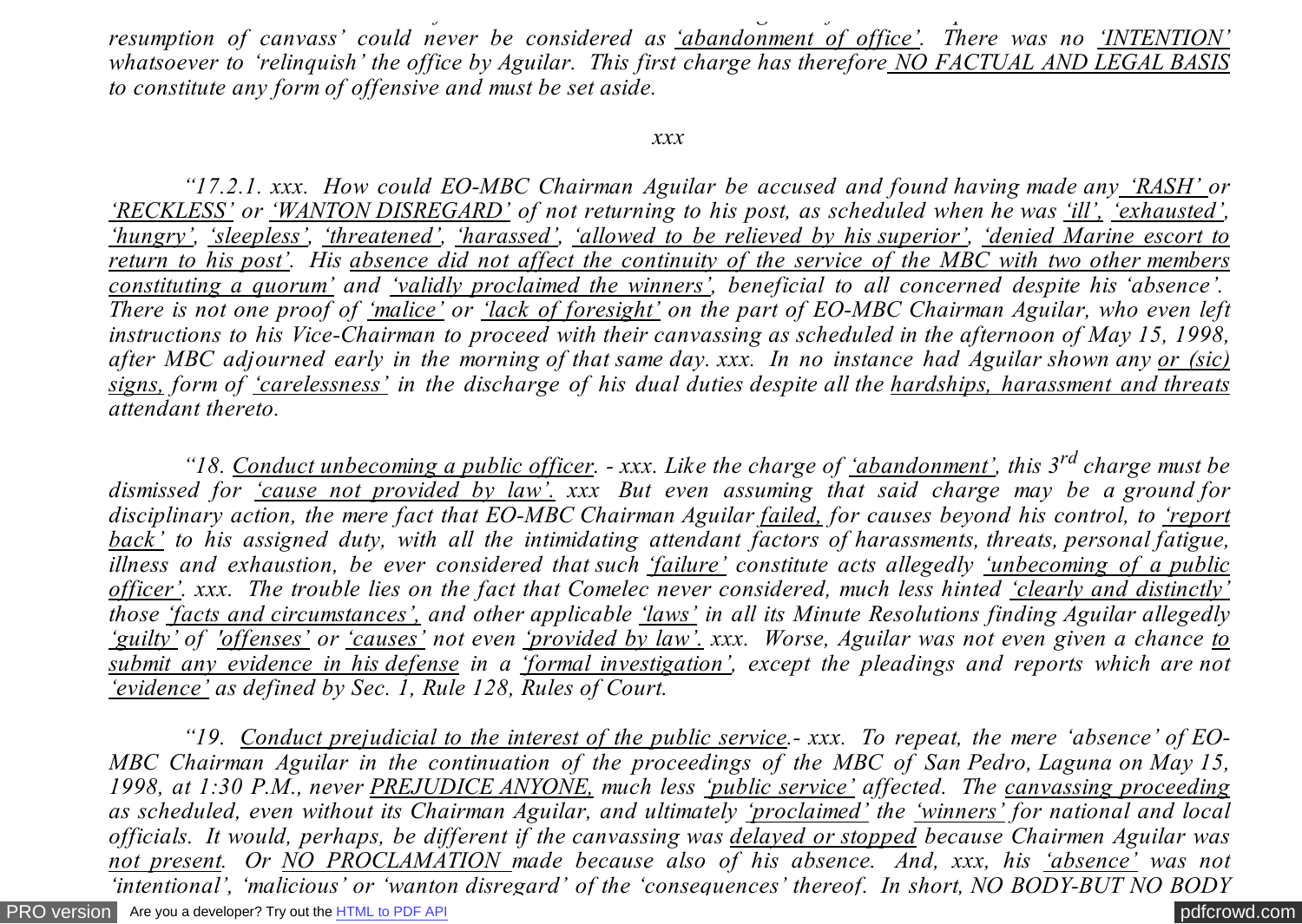*'intentional', 'malicious' or 'wanton disregard' of the 'consequences' thereof. In short, NO BODY-BUT NO BODY was hurt or prejudiced when EO-MBC Chairman Aguilar failed to 'report back to his post' in the MBC which proceeded to continue its assigned duties, even if he was not present."*

The COMELEC commented on the appeal, as follows:

*"Appellant complains that he was not given a chance to present any evidence in his defense in a formal investigation, yet by the admission of the appellant himself in his appeal, he WAIVED formal investigation. Moreover, this does not equate to denial of due process. xxx.*

*"In the case at bar, appellant was able to file and Answer Memorandum to the first complaint on May 28,1998. In the same manner, he was able to file his answer to the Formal Charge against him and discussed exhaustively his defenses. Moreover, appellant was also given a chance to explain his arguments further in his Memorandum request to lift suspension-without salary order on August 27,1999 for causes or circumstances beyond his control and did not prejudice anyone even in his absence therefrom. xxx, appellant filed another Memorandum to the Comelec and pleaded for reconsideration stating therein his grounds for reconsideration and again, he argued his defenses.*

*"Clearly, xxx, no deprivation of due process was committed. Considering that appellant was afforded an opportunity to be heard, through his pleadings, there is really no denial of procedural due process xxx.*

*xxx*

*"M.R. No. 99-1067 was promulgated May 31, 1999 while M.R. No. 99-1805 was promulgated October 11, 1999 and M.R. No. 00-0125 was promulgated January 27, 2000. The appellant's remedy was to seek their annulment by way of a special civil action of certiorari under Rule 65 of the Rules of Court xxx.*

*"THE APPELLANT'S (sic) CANNOT NOW COMPLAIN THAT MINUTE RESOLUTION NO. 99-1067 DATED MAY 31, 1999, MINUTE RESOLUTION NO. 99-125 DATED JANUARY 27, 2000 VIOLATE SECTION 14, ART. VIII, OF THE 1987 CONSTITUTION WHICH MANDATES TO EXPRESS CLEARLY AND DISTINCTLY THE FACTS AND THE LAW ON WHICH THE DECISION IS BASED BECAUSE THESE RESOLUTIONS ARE ALREADY FINAL AND EXECUTORY.*

*"M.R. No. 99-1067 was promulgated on May 31, 1999 while M.R. No. 00-0125 was promulgated January 27, 2000. The appellant's remedy was to seek their annulment by way of a special civil action of certiorari under Rule 65 of the Rules of Court…*

[PRO version](http://pdfcrowd.com/customize/) Are you a developer? Try out th[e HTML to PDF API](http://pdfcrowd.com/html-to-pdf-api/?ref=pdf) [pdfcrowd.com](http://pdfcrowd.com)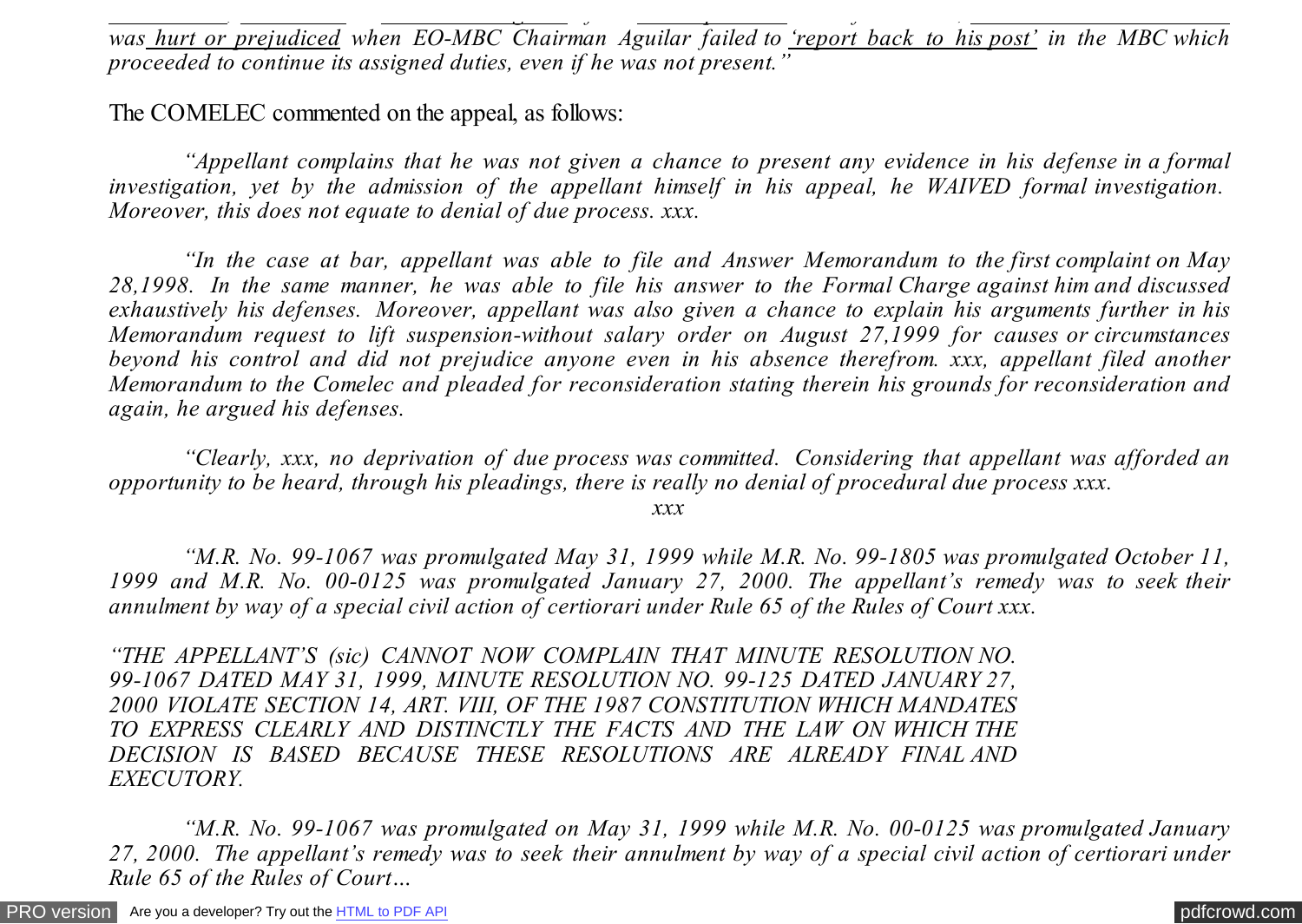*"In the same manner Section 2 of Rule 64 of the Rules of the Court provides:*

*xxx*

*"Section 3 of same Rule provides that such petition shall be filed within 30 days from notice of the Resolution sought to be reviewed. No such petition was ever filed. The present appeal is nothing but an attempt to circumvent a final resolution of the COMELEC which are now final and binding upon the parties.*

*"Moreover, even if said resolutions were erroneous for being contrary to the provisions of the Rules of Procedure of the Comelec, the same is not void since they have become final and executory, it is already binding and effective. xxx."*

In response to the aforequoted comment, Aguilar submitted a rejoinder. In said rejoinder, Aguilar admitted that he waived the formal investigation of the case. He, however, argued that the waiver was made without the assistance of a counsel, thus, a denial of his right to due process.

It is of record that during the 1998 National and Local Elections, Aguilar, an Election Officer (EO) IV of COMELEC-Navotas, was designated as Acting EO and Chairman of the Municipal Board of Canvassers (MBC) of San Pedro, Laguna. As EO and Chairman of the MBC, Aguilar was tasked, among other things, to canvass election returns; prepare the certificate of canvass of votes; prepare the certificate of canvass and proclamation of winning candidates for municipal offices; and proclaim said winning candidates.

On May 11, 1998 at 6:00 in the evening, the MBC convened in the Session Hall of the Sangguniang Bayan, San Pedro, Laguna, to receive and tabulate the election returns or certificate of canvass. On May 15, 1998 at about 1:30 in the morning, the MBC resolved to suspend the canvassing of election returns and to summon the members of the Board of Election Inspectors (BEI) of 56 precincts with defective or incomplete election returns. In the afternoon of even date, the MBC reconvened. However, Aguilar failed to report back to his post, thus, the MBC resumed the canvassing and eventually proclaimed the winners.

On June 2, 1998, Geromina F. Albellera filed an unverified letter-complaint against Aguilar. She questioned the validity of the proclamations of the winning candidates on the ground that the certificates of canvass and proclamation did not contain the signature of EO-MBC Chairman Aguilar. The COMELEC En Banc, as a consequence, referred the said case to its Law Department for appropriate action.

On February 4, 1999, Aguilar was formally charged with Ignorance of the Law, Grave Misconduct, Neglect of Duty,

*Rule 65 of the Rules of Court…*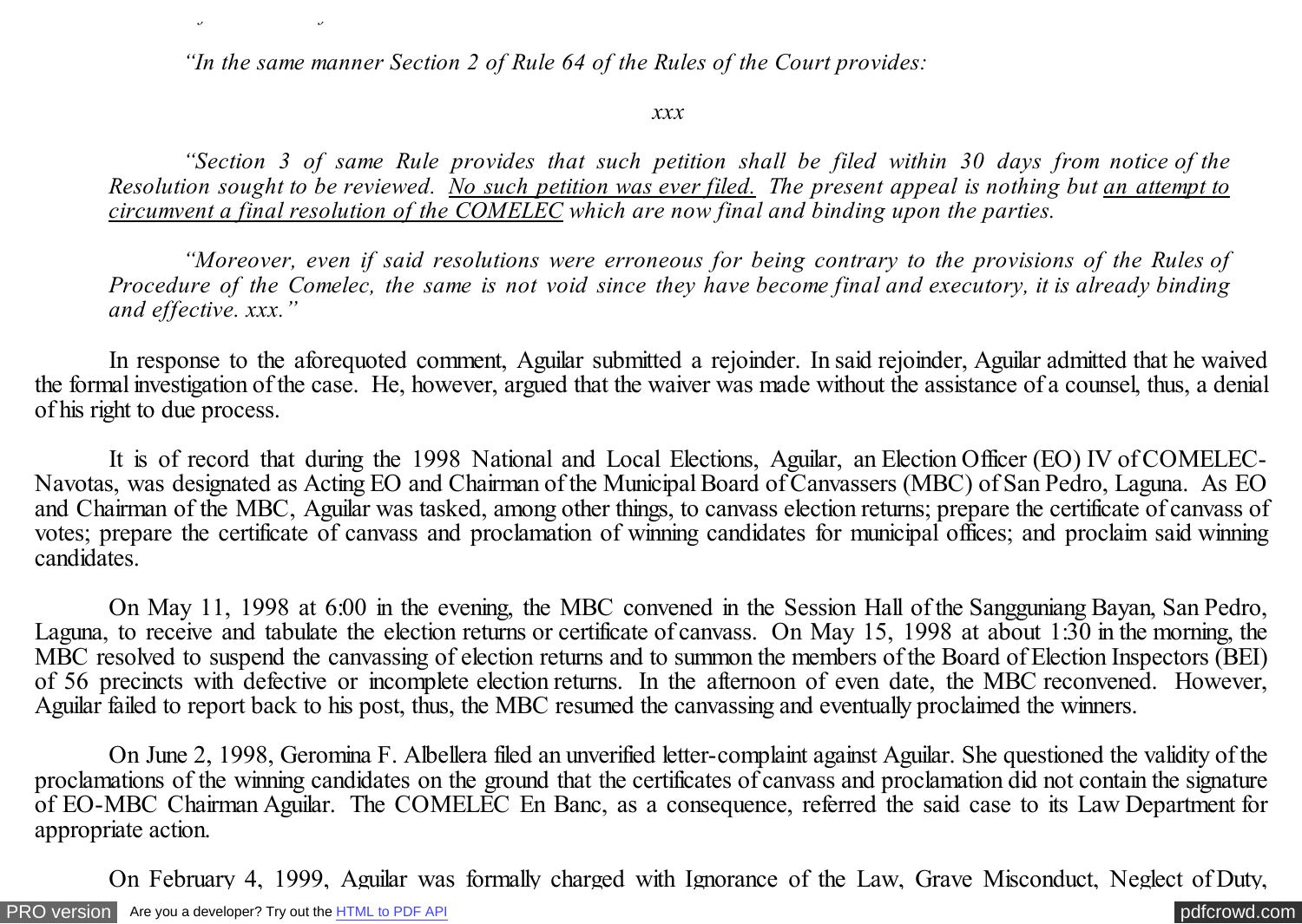On February 4, 1999, Aguilar was formally charged with Ignorance of the Law, Grave Misconduct, Neglect of Duty, Abandonment and Conduct Unbecoming of a Public Officer Prejudicial to the Interest of public service. He was likewise preventively suspended for sixty (60) days pending investigation of the case.

On March 12, 1999, Aguilar submitted his answer to the formal charge, pertinent portions of which read, as follows:

*"2. For failure to report back to his post as Chairman of the Municipal Board of Canvassers of San Pedro, Laguna.*

*"Respondent did not abandon his post because on May 15, 1998 at 1:30 A.M., he together with the two Board Members were harassed by the 7 counsels including rabid supporters of candidates and media people. xxx. He was allowed to leave the canvassing center at 3:00 A.M after being subjected to humiliation before watchers and media people. At 2:00 P.M. of May 15, the board was scheduled to reconvene. He did not abandon his post without permission from his superiors as was alleged because at 1:00 P.M. he called up Regional Director Milagros Somera asking for relief while there were only 56 questioned election returns to be canvassed after the BEIs were called to correct the defects, because he was sick and his request was granted. He went to the Regional Office the following day, May 16 and was told he will be relieved of his duties as Chairman of the Board of Canvassers by Atty. Myrna Guillermo, only to be told later that he will not be relieved anymore. He reported to DEDO Joson to request for 2 marines to escort him to San Pedro, Laguna to proclaim the winning candidates. His request was turned down because there were no available escorts for dispatch. xxx. While Atty. Madarang and I were talking, Atty. Somera called up informing her that they already proclaimed in San Pedro. xxx.*

*xxx*

*"I hereby waive a formal investigation of the instant administrative case. However, in the event that the Honorable Hearing Officer decides to conduct further clarificatory investigation, I respectfully request that I be notified hereof."*

Despite Aguilar's waiver to a formal investigation, an investigation was nevertheless conducted. Accordingly, the COMELEC En Banc, in C.E. Resolution No. 99-1067 dated May 31,1999, found Aguilar guilty of Abandonment, Neglect of Duty and Conduct Unbecoming of a Public Officer and imposed upon him the penalty of suspension from the service for six (6) months.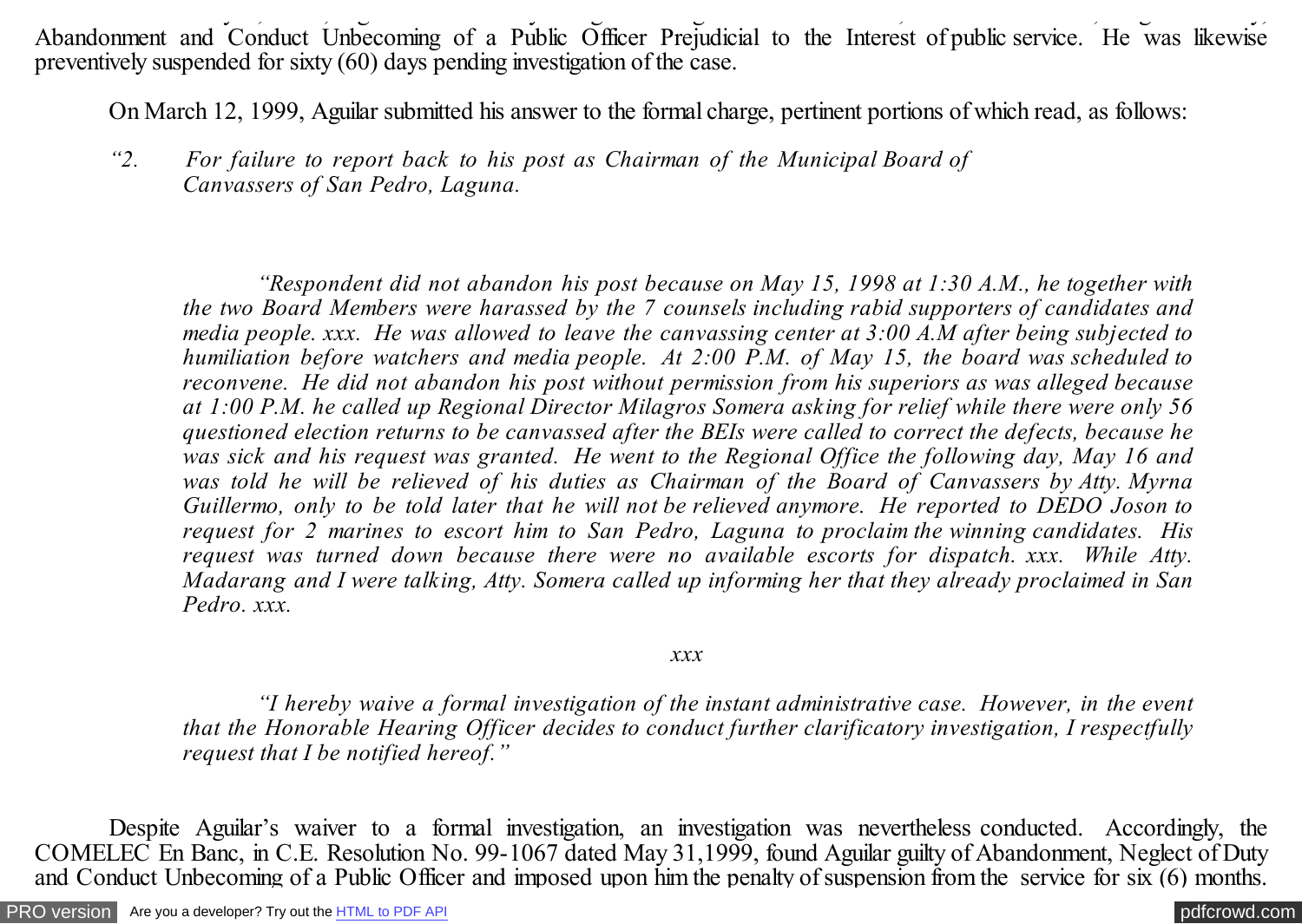and  $C$  Public Officer and imposed upon him the penalty of suspension from the service for six (6) months. The service for six (6) months in the service for six (6) months. The service for six (6) months. The service for Aguilar moved for reconsideration but the same was denied.

Nonetheless, Aguilar requested the COMELEC to lift his suspension but the same was also denied. Again, he moved for reconsideration but was denied with finality in COMELEC Resolution No. 00215 dated January 27, 2000. Thereafter, Aguilar requested the urgent reinvestigation of the case on the ground of lack of due process which, however, was denied by the COMELEC En Banc in C.E. Resolution No. 00-0399 dated February 17, 2000.

Hence, this appeal raising the following issues: 1.) whether there is substantial evidence to hold Aguilar liable for the offenses charged against him; and 2.) whether there was compliance with the requirements of due process.

There is no dispute that Aguilar left and failed to report back to his post as the concurrent EO and Chairman of the MBC after the board reconvened on May 15, 1998 at 3:30 in the afternoon. However, Aguilar alleged that his failure to return to his post was due to his illness, physical exhaustion, and threat from the militant group *"Alex Boncayao Brigade"* (ABB). Said allegations, however, are unsubstantiated.

## **Sections 13 and 15 of C.E. Resolution No. 2962 dated January 5, 1998**, provide:

*"Sec. 13. Prohibition against leaving official station.- During the period beginning election day until the proclamation of the winning candidates, no member xxx of the different boards of canvassers xxx shall xxx leave said station without prior authority of the Commission.*

*xxx*

*"Sec. 15. Incapacity of regular board member.- In case of sickness or serious injury of a regular board member, a medical certificate shall be required attesting to the incapacity of said member. Upon submission of the medical certificate, a substitute shall be appointed. xxx"*

From the foregoing, it is explicit that no member of the board shall leave his/her station without authority from the COMELEC. Also, in case of sickness, a medical certificate should first be presented to the COMELEC before a substitute shall be appointed.

Evidently, Aguilar failed to support his allegations. He failed to submit a medical certificate showing that he was sick at that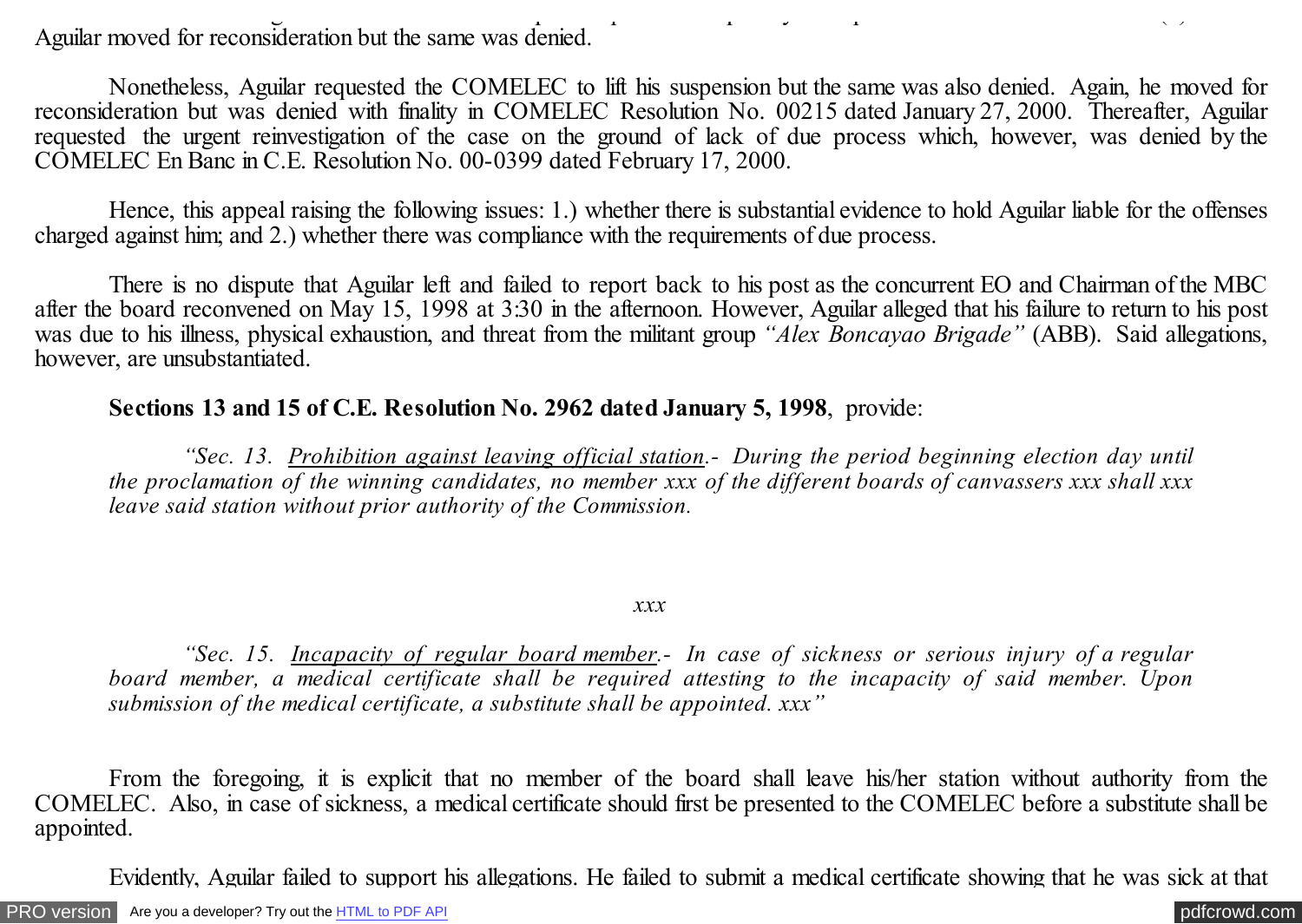$\mathcal{L}_{\mathcal{A}}$  failed to support his allegations. He failed to submit a medical certificate showing that he was since  $\mathcal{A}$ time. Neither did he contact the other members of the board when it resumed the canvassing in the afternoon of May 15 until the completion of the canvass on May 16, 1998. Moreover, his subsequent appearance at the Office of the Regional Director of Region IV on May 16, 1998 negates his claim of illness.

As regards the allegation of threat, records reveal that based on the tenor of the supposed threat of the ABB, the letter simply warned Aguilar not to commit any irregularity that would impair the result of the election. This being the case, Aguilar should have at least returned to his post and performed his official duties until his substitute arrived. His conduct signifies unequivocal intention to omit or refuse to perform a legal obligation, inherent to his position without sufficient excuse constituting Neglect of Duty.

Anent the issue of due process, Aguilar's claim of denial of due process must also fail. The right to the assistance of counsel is not an indispensable requirement of due process. Except during custodial investigation of a person suspected of a crime, who may not waive his right to counsel except in writing and in the presence of counsel, and during the trial of the accused, who has the right *"to be heard by himself and counsel, whether retained by him or provided for him by the government at its expense"* **(Nera vs. The Auditor General, 164 SCRA 1).**

Lastly, the COMELEC's allegation that the Commission has no jurisdiction over the instant case cannot be considered. The said body claims that only the Supreme Court may review judgements or final orders or resolution rendered by it in accordance with the Revised Rules of Court. It further asserts that since appellant failed to file the required petition with the Supreme Court within the reglementary period of thirty (30) days from the time it received the decision of the COMELEC, then the case attained finality.

Pertinent to the discussion are **Sections 2 and 3 of Rule 64** of the said rules, which provide:

*'SEC. 2. Mode of Review. - A judgement or final order or resolution of the Commission on Elections and the Commission on Audit may be brought by the aggrieved party to the Supreme Court on certiorari under Rule 65, except as hereinafter provided.*

*"SEC. 3. Time to file petition. - The petition shall be filed within thirty (30) days from notice of the judgement or final order or resolution sought to be reviewed…"*

Although the Commission on Audit, the Commission on Elections and the Civil Service Commission are pre-eminent in their respective spheres since neither one may claim dominance over the others **(Borromeo vs. Civil Service Commission, 1999 SCRA 911 dated July 31,1991),** this Commission still has jurisdiction over the instant case since it involves personnel matter **(Sections 12 [14] Chapter 3, Subtitle A, Title I, Book V of the Revised Administrative Code of 1987 [Executive Order No. 292]).** Disciplinary cases and cases involving "personnel actions" affecting employees in the civil service, including "appointment through certification, promotion, transfer, reinstatement, reemployment, detail, reassignment, demotion and separation," and, of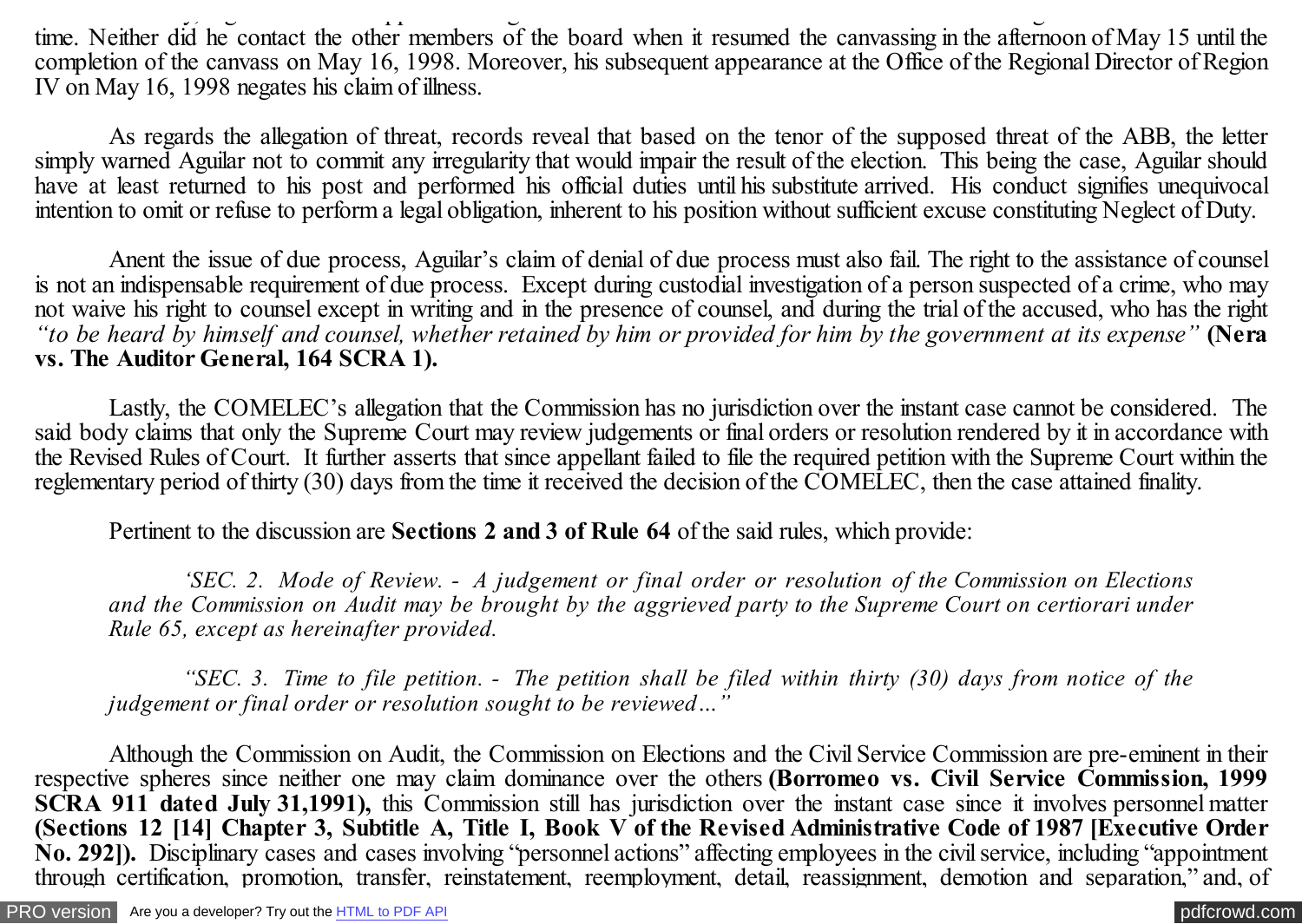through certification, promotion, transfer, reinstatement, reemployment, detail, reassignment, demotion and separation," and, of course, employment status and qualification standards, are within the exclusive jurisdiction of the Civil Service Commission **(Mantala vs. Salvador, 206 SCRA 264 dated February 13,1992).**

A rule so long respected, because it is buttressed upon reason and authority, is that technical rules of court practice, procedure and evidence are not to be applied with rigidity in administrative proceedings. We should have in mind the nature of administrative bodies, the character of the duties they are required to perform, the purposes of which they are organized and the persons who compose them **(Asprec vs. Itchon, 16 SCRA 921 dated April 30,1996).**

At this point, it is worth emphasizing that elections are the bulwark of democracy. So, when the electoral process is compromised especially by the officials in charge with the conduct of the elections, how could we expect others to follow. The lame excuse of Aguilar that he was exhausted, hungry, harassed, threatened and sleepless in justifying his leaving his post cannot be considered. It seems the appellant is not aware of the importance of the task assigned to him and the gravity of the offense he committed. As EO and Chairman of the MBC of San Pedro, Laguna, he had the obligation, among others, of keeping order within the canvassing room or hall and its premises and enforcing obedience among the personnel therein **(Section 228, Article XIX of the Omnibus Election Code of the Philippines [Batas Pambansa Blg. 881 as amended]).** Moreover, if we were to allow the line of reasoning of Aguilar, then any member of the board of canvassers may just leave his post for whatever flimsy reason to the prejudice of the public service.

Neglect, as applied to public officer, means a failure on his part to do and perform some of the duties of his office and when such neglect, from the gravity of the case or frequency of the instance, becomes so serious in its character as to endanger or threaten the public welfare **(Words and Phrases, Volume 27, Copyright 1995).**

On the other hand, the phrase Conduct Grossly Prejudicial to the Best Interest of the Service implies that the act committed by a government official or employee has unduly prejudiced the service. This means that it has one way or the other affected the efficient distribution of service to the public. Moreover, depending on the particular duties and responsibilities attached to the position of the official or employee concerned, this can mean service to the public in general or the employees of the agency to which the latter belongs **(RIMAS, Anthony C., CSC Resolution No. 01-0973 dated June 05,2001).**

In the present case, the act of Aguilar of leaving his post as EO and Chairman of the MBC was so serious in its character that it endangered the public welfare, classifying his offense into Gross Neglect of Duty. Moreover, it also prejudiced the public service since it affected the efficient canvassing of the votes and put some question as to the legality of the proclamation of the winner that he is also guilty of Conduct Grossly Prejudicial to the Best Interest of the Service.

With respect to the penalty applicable, **Section 52 (A) (2) and (20) and Section 55 of the Uniform Rules on Administrative Cases in the Civil Service (CSC Resolution No. 99-1936 dated August 31, 1999)** provide: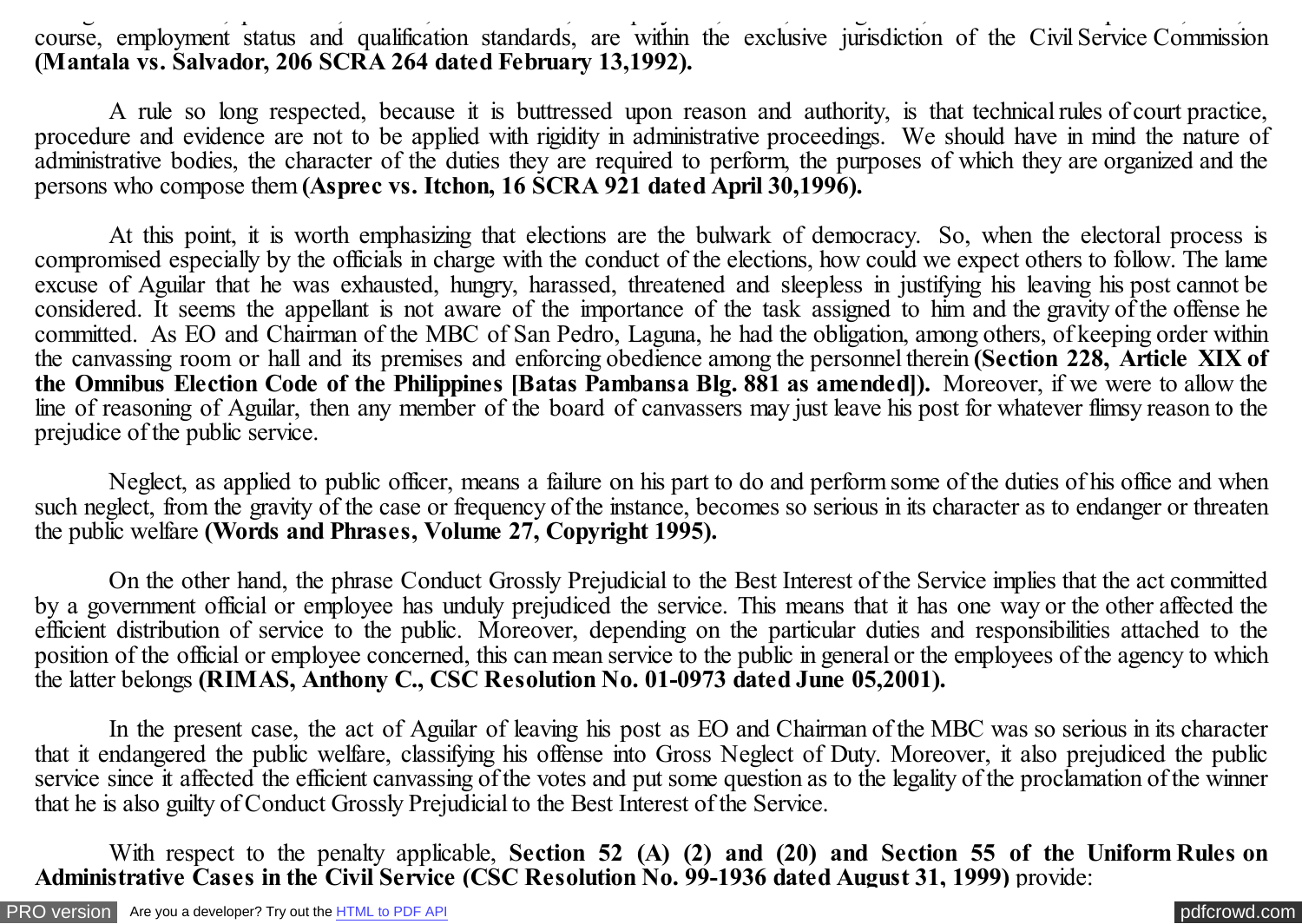*"Section 52. Classification of Offenses.- Administrative offenses with corresponding penalties are classified into grave, less grave or light, depending on their gravity or depravity and effects on the government service.*

*"A. The following are grave offenses with their corresponding penalties:*

**Administrative Cases in the Civil Service (CSC Resolution No. 99-1936 dated August 31, 1999)** provide:

*x x x*

*"2. Gross Neglect of Duty "1st offense - Dismissal*

*x x x*

*"20. Conduct prejudicial to the best interest of the service "1st offense - Suspension (6 mos. 1 day to 1 year) "2nd offense – Dismissal*

*x x x*

*"Section 55. Penalty for the Most Serious Offense. If the respondent is found guilty of two or more charges or counts, the penalty to be imposed should be that corresponding to the most serious charge or count and the rest shall be considered as aggravating circumstances."*

From the foregoing, the applicable penalty for the offense committed by Aguilar is dismissal from the service.

**WHEREFORE,** the appeal of Arnulfo A. Aguilar is hereby **DISMISSED.** However, Resolution No. 99-1067 dated May 31, 1999 of the Commission on Elections is modified to the effect that Aguilar is found guilty of Gross Neglect of Duty and Conduct Grossly Prejudicial to the Best Interest of the Service and is meted the penalty of dismissal from the service.

Quezon City, **August 17, 2001**

**(SIGNED) JOSE F. ERESTAIN, JR.**

[PRO version](http://pdfcrowd.com/customize/) Are you a developer? Try out th[e HTML to PDF API](http://pdfcrowd.com/html-to-pdf-api/?ref=pdf) contract the contract of the HTML to PDF API [pdfcrowd.com](http://pdfcrowd.com)